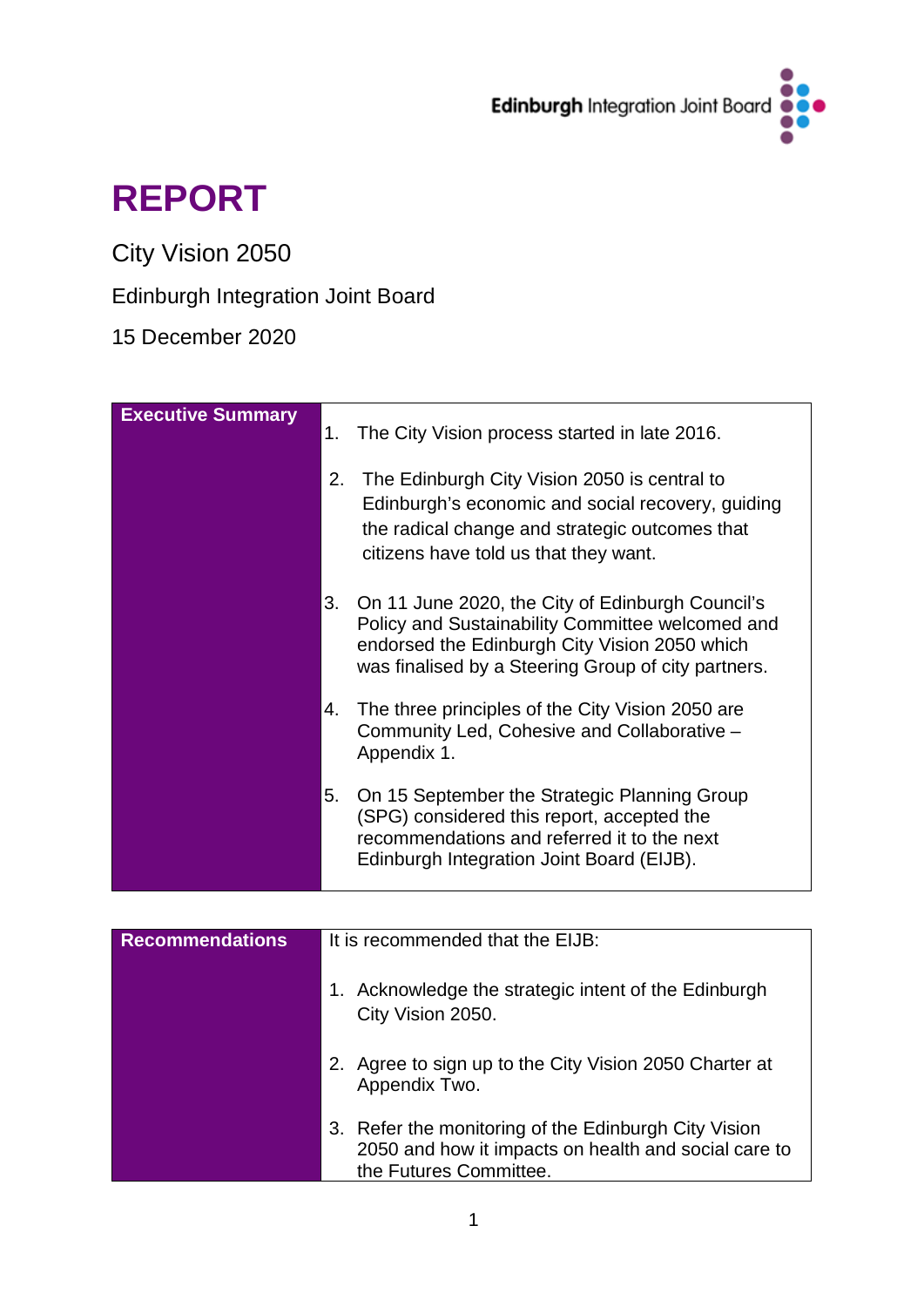

#### **Directions**

| Direction to City |                                                        |  |
|-------------------|--------------------------------------------------------|--|
| of Edinburgh      | No direction required                                  |  |
| Council, NHS      | Issue a direction to City of Edinburgh Council         |  |
| Lothian or both   | Issue a direction to NHS Lothian                       |  |
| organisations     | Issue a direction to City of Edinburgh Council and NHS |  |
|                   | Lothian                                                |  |

# **Report Circulation**

- 1. This report was considered by the SPG on 15 September 2020.
- 2. This report is submitted to EIJB 15 December 2020.

#### **Main Report**

- 1. The Edinburgh City Vision 2050 process started in late 2016, since then there has been significant and ongoing stakeholder and public engagement to develop a vision for the city.
- 2. Beginning with public engagement process in 2018, a total of 54,480 distinct visions were fed in. There was consensus throughout from the people of Edinburgh on the themes and values considered most important to guide the future direction of the city. These have been crystallised by the steering group into an Edinburgh City 2050 vision centres around (Appendix 1):
	- **Fair**  Edinburgh's residents have called for a more inclusive, affordable and connected city where support is given to those who need it most.
	- **Pioneering**  seeing our local economy lead the way in culture, data and business.
	- **Welcoming** Edinburgh is an incredible place to live, work, study and visit and we need to ensure the people that live here are happy, safe and healthy.
	- **Thriving**  the health of our people and our planet is important, so we need to make sure Edinburgh is clean, green and sustainable.
- 3. The Edinburgh City Vision 2050 is central to the city's economic and social recovery, guiding the radical change and strategic outcomes that citizens have told us that they want.
- 4. The City of Edinburgh Council's Policy and Sustainability Committee on 11 June 2020 welcomed and endorsed the Edinburgh City Vision 2050 which had been finalised by a steering Group of city partners. The Committee: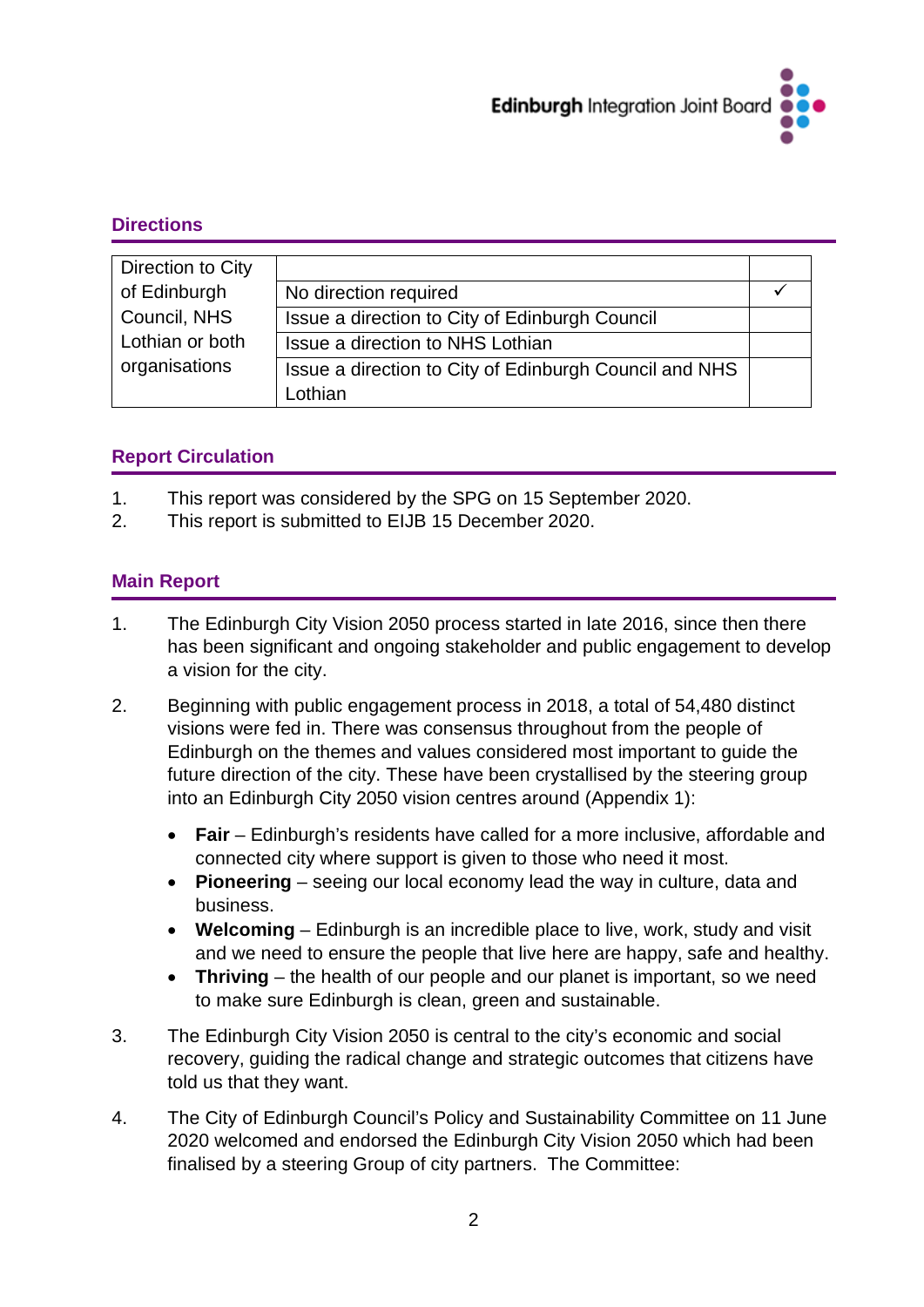

- Welcomed and endorsed the City Vision 2050.
- Noted that the vision should be central to CEC's Adaptation and Renewal programme.
- Agreed that the Lord Provost should sign and commit CEC to the Edinburgh City Vision 2050 Charter.
- Noted that an annual conference of youth representatives will consider progress towards delivery on the Edinburgh City Vision 2050 and report back to Committee in due course.
- 5. The SPG on 15 September supported and endorsed that the vison and three principles – Community led, Cohesive and Collaborative would be reflected in future Strategic Planning Cycles.
- 6. Since the steering group finalised the Edinburgh City Vision 2050, the COVID-19 crisis has presented the city with one of its biggest social and economic challenges. The knowledge and collective learning garnered from the COVID-19 pandemic, added to the four principles of the City Vision 2050, serve as a basis for shaping city planning over the next 30 years.
- 7. At the August City Vision 2050 Steering Group it was agreed that in addition to promoting the Charter city wide, the following would be implemented:
	- Chamber of Commerce and Federation of Small Businesses to collaborate with a series of events engaging with the business community.
	- City Vision 2050 framework or toolkit to be prepared, which will include visuals and a narrative around the short, medium and long-term goals, including a descriptor on how the Charter works for all sectors.
	- Identifying Lighthouse Projects and examples of communities coming together and demonstrating the principles of the City Vision 2050 throughout the COVID-19 pandemic.
	- Existing videos prepared during the consultation period will be refreshed and added to the website: [www.edinburgh2050.com](http://www.edinburgh2050.com/)
	- Recordings of Charters being signed should be included on the website.
- 8. To date, the Edinburgh Poverty Commission, Edinburgh Community Plan and Edinburgh Thrive are being actively considered by the Steering Group as Lighthouse Projects. The Strategic Planning Committee agreed to also seek to identify potential lighthouse projects for the City Vision

# **Implications for Edinburgh Integration Joint Board**

# **Financial**

9. There are no financial implications associated with endorsing the recommendations of this report.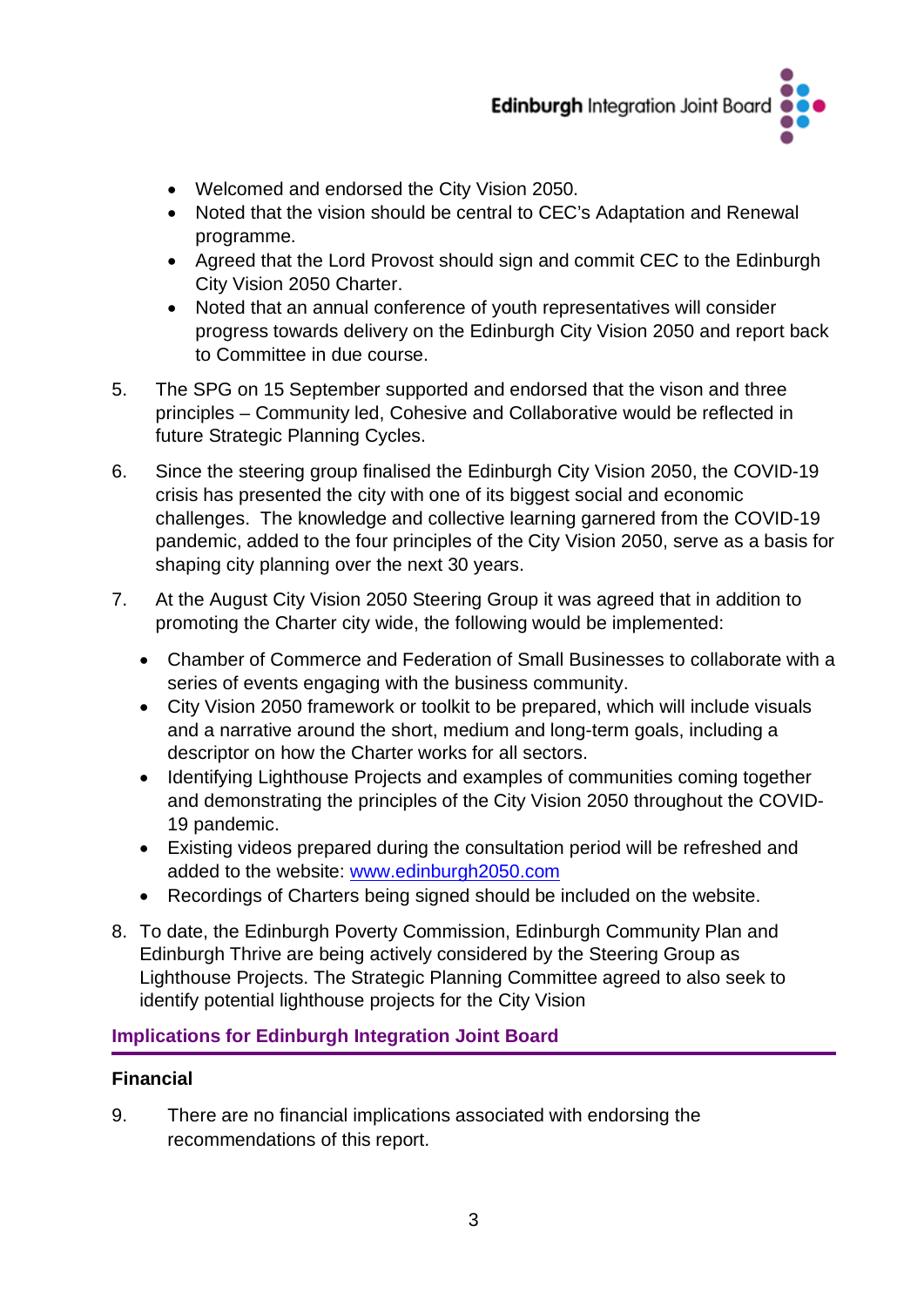

#### **Legal / risk implications**

10. There could be a reputational risk if the EIJB was not to endorse a City Wide Vision for 200 which has been cocreated with the citizens of Edinburgh.

#### **Equality and integrated impact assessment**

11. Equalities was central to the development of the City Vision 2050 and is reflected in the Fair component of the vison which commits to creating a more inclusive, affordable and connected city where opportunities area available to all and support is given to those who need it most.

#### **Environment and sustainability impacts**

12. Thriving is a key component of the vison, which recognises the centrality of ensuring that Edinburgh is clean, green and sustainable which will contribute to the health of our people and our planet

#### **Quality of care**

13. The three guiding principles of the City Vision 2050 - Community led, Cohesive – and Collaborative are all compatible with the current strategic aims of the EIJB.

#### **Consultation**

14. The City Vision 2050 was developed over a 24-month period which involved over 20,000 citizens and over 50,000 visions of Edinburgh's future.

#### **Report Author**

#### **Judith Proctor**

#### **Chief Officer, Edinburgh Integration Joint Board**

Contact for further information:

Dr Linda Irvine Fitzpatrick; Strategic Programme Manager

E-mail: [linda.irvinefitzpatrick@nhslothian.scot.nhs.uk](mailto:linda.irvinefitzpatrick@nhslothian.scot.nhs.uk) | Tel: 07815592362

#### **Background Reports**

<https://www.edinburgh2050.com/>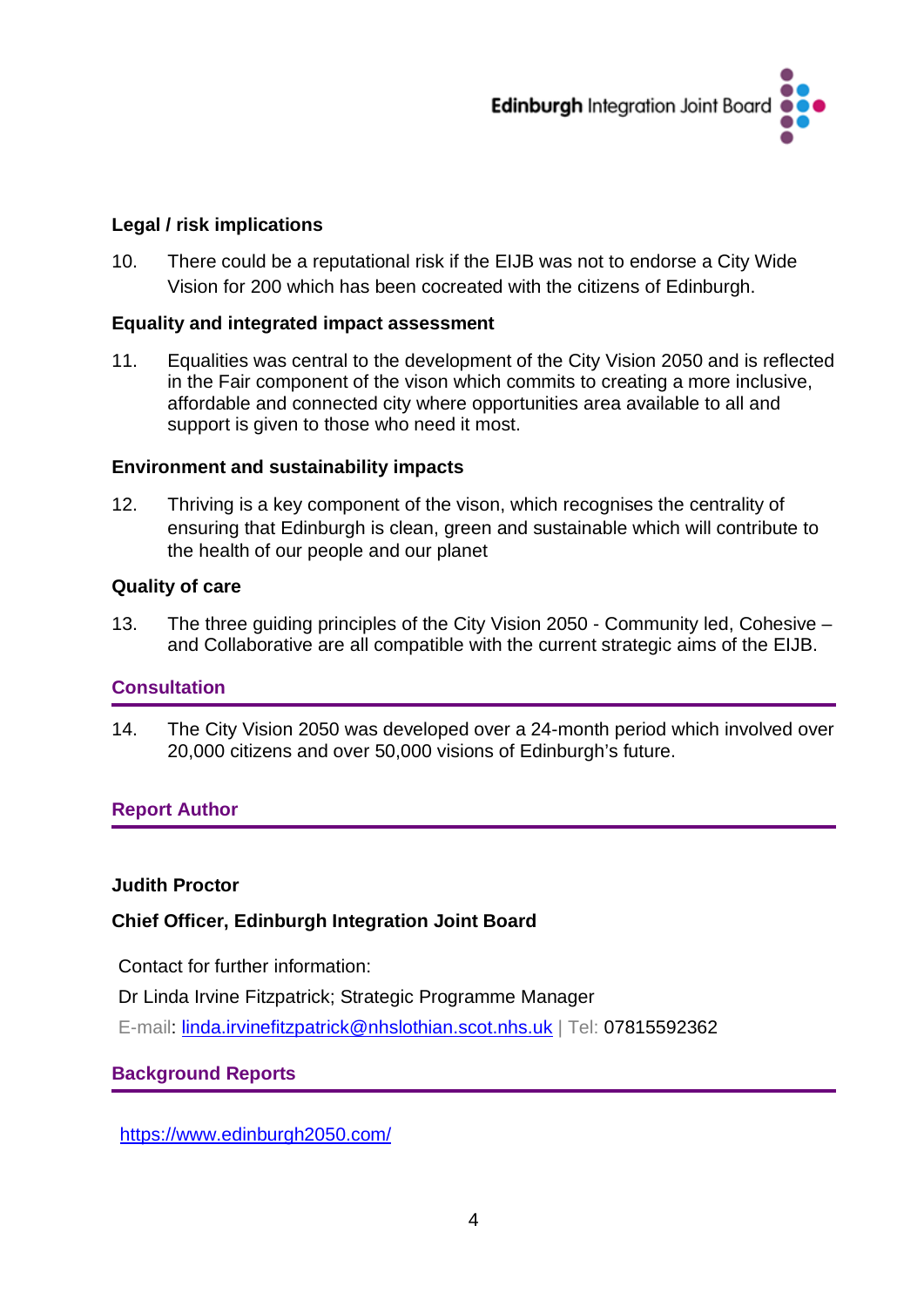

[https://www.edinburghhsc.scot/wp-content/uploads/2020/01/Strategic-Plan-2019-](https://www.edinburghhsc.scot/wp-content/uploads/2020/01/Strategic-Plan-2019-2022-1.pdf) [2022-1.pdf](https://www.edinburghhsc.scot/wp-content/uploads/2020/01/Strategic-Plan-2019-2022-1.pdf)

# **Appendices**

Appendix One Edinburgh City Vision 2050<br>Appendix Two City Vison 2050 Charter City Vison 2050 Charter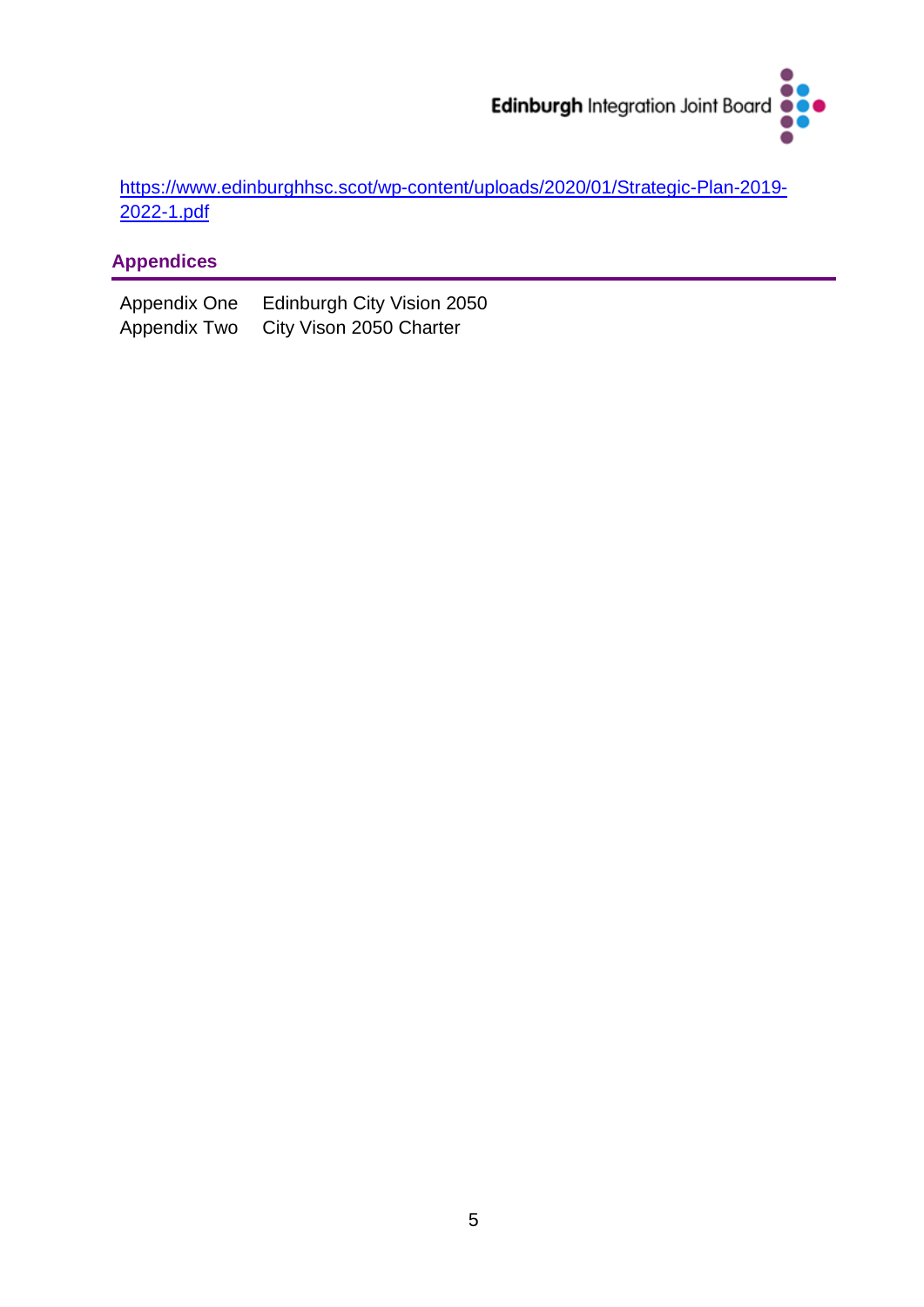

### **Appendix One: Edinburgh City Vision 2050**

We spent 24 months listening to more than 20,000 citizens and collecting over 50,000 visions of Edinburgh's future. Their voices have been distilled into one, unified vision:



**Our city in the words of our citizens: The values Edinburgh's people shared** Our vision tells the story of a pioneering, welcoming, thriving and fair city that belongs to all of us - and where we all belong.

**Our values in our hands: Guiding principles for becoming our best Edinburgh** To build Edinburgh's bright future, our institutions and our citizens will pledge to

embrace three guiding principles:

**Community led** – power and responsibility for change will be shared with citizens, thanks to voluntary changes from all sectors. Community representatives will have a place at the table and will be given the opportunity to drive change.

**Cohesive** – a sense of togetherness and open communication is essential in helping us all work together to create a bright future for Edinburgh.

**Collaborative** – ensuring we are all included in decisions about Edinburgh and its citizens is key. Our sectors are varied and valuable, we'll foster ways to help them complement each other.